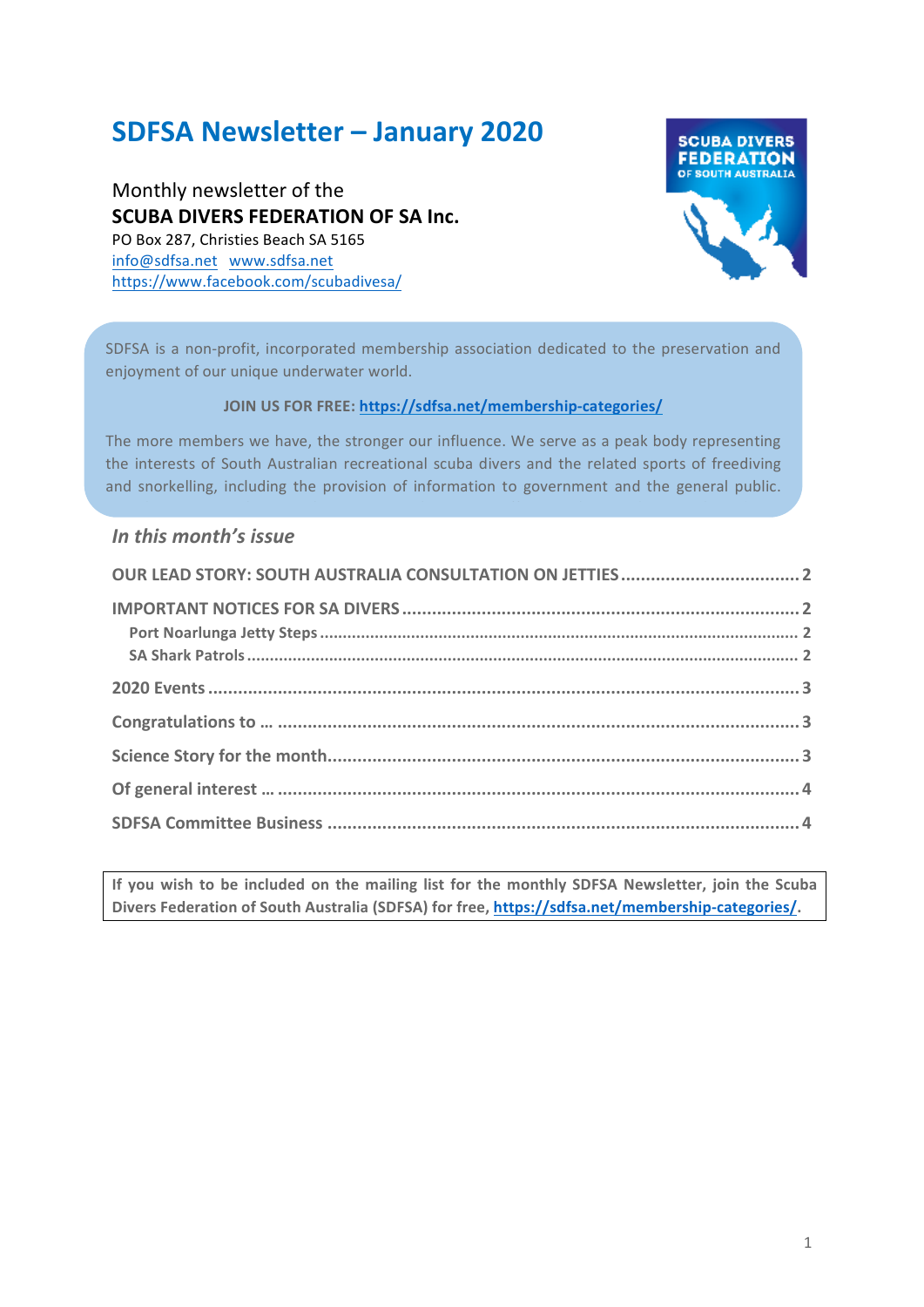# OUR LEAD STORY: SOUTH AUSTRALIA CONSULTATION ON JETTIES

### We need your input!

The Federation has been asked by the South Australia Department of Planning, Transport and Infrastructure (DPTI) to prepare a submission to the State government's consultation on jetties. DPTI has recognized the need for a statewide jetty management plan and investment in jetty infrastructure. They are looking for guidance on a priority action list for addressing the state of SA jetties. They seek to understand as well what are the key impediments to growth in jetty use by local, interstate and international divers. How can SA's jetties be a more significant tourism draw than they currently are?

We would like your comments on two issues:

- 1. Which jetties should be priorities for DPTI (what would be on your top 10 jetties list?)?
- 2. What are the main concerns/challenges for the diving community with the jetties and related infrastructure (eg, lack of benches for gearing up; jetty surfaces that block light from the marine habitat underneath, etc.)?

Please send your comments to comms@sdfsa.net by January 18 or post your thoughts on our Facebook page.

#### And send us your best photos too, reflecting both the beauty of SA jetties, and also the problems.

We will incorporate comments and photos into the SDFSA submission to DPTI at the end of January. Our submission will also be posted on our website and Facebook pages.

# IMPORTANT NOTICES FOR SA DIVERS

### Port Noarlunga Jetty Steps

Work on rebuilding the divers' steps at the Port Noarlunga jetty has now been postponed until February, due to unexpected delays faced by the contractor on another project near Ceduna. For details on the proposed schedule of work in February, go to:

https://www.onkaparingacity.com/Council/News-articles/Port-Noarlunga-jetty-divers-stairs-projectupdate. 

A notice is posted at Port Noarlunga jetty advising divers, snorkelers, swimmers and fishers of the pending exclusion zones on either side of the jetty that will be implemented once work on replacing the jetty stairs begins.

#### SA Shark Patrols

SA shark patrols are operating daily over metro beaches until mid-March. These patrols include choppers, planes and drones. Surf Life Saving operates a helicopter and drones. Hartwig Air operates fixed-wing aircraft. Patrols cover beaches from North Haven to Rapid Bay every day. This is extended to the coast from Victor Harbor to the Murray Mouth on weekends, public holidays and school holidays.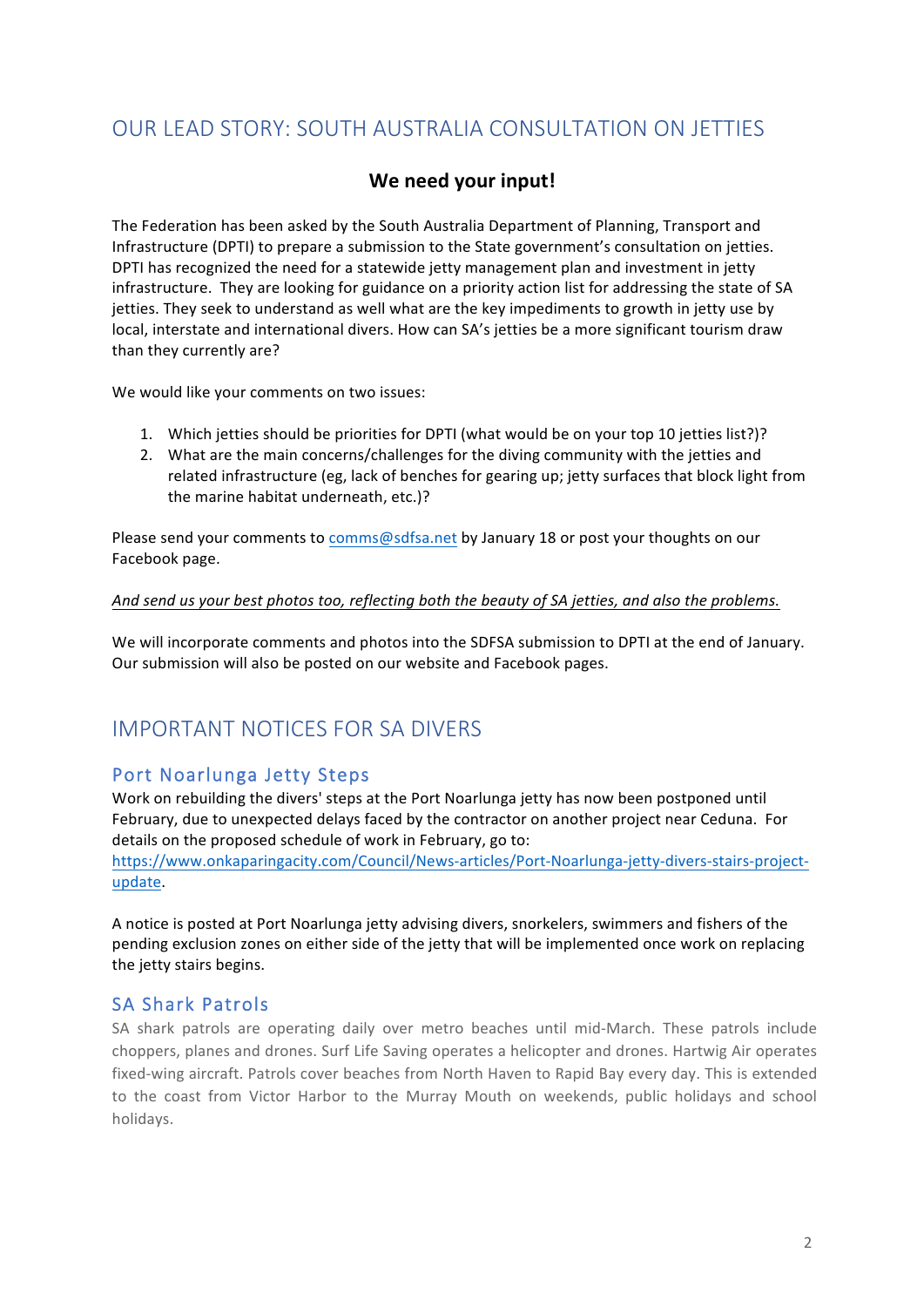## 2020 Events

#### DIVE FOR CANCER 2020

The 2020 Dive for Cancer is being held at Port Noarlunga on Sunday 23rd February. See https://www.diveforcancer.com.au/event/dive-for-cancer-south-australia-the-festival-state/ for more information.

#### AUSTRALIAN SHELLFISH REEF RESTORATION NETWORK MEETING

The Australian Shellfish Reef Restoration Network meeting & 11th International Conference on Shellfish Restoration is being held at Port Stephens, NSW from 17-20th March 2020

#### 2020 OCEAN FILM FESTIVAL WORLD TOUR

The 2020 Ocean Film Festival World Tour is being held on Saturday 21st March 7 – 10pm at the Capri Theatre, 141 Goodwood Rd, Goodwood.

#### 6TH INTERNATIONAL FCOSUMMIT CONFERENCE

The 6th International EcoSummit Conference will be held in Gold Coast, Australia, June 21-25, 2020. There will be a session on "Restoring coasts, estuaries and wetlands: large scale science, big data and embracing technological advancement".

### Congratulations to …

Carl Charter of Experiencing Marine Sanctuaries on qualifying as a PADI Adaptive Techniques Specialty Instructor.

Sebastien and Karolyn Lander, for the publication of their winning photos from the SA Scuba Week photo competition in the January issue of Scuba Diver ANZ.

Fellow DiveLog writer PT Hirschfield of Pink Tank Scuba (www.pinktankscuba.com) on having done 1000 dives since her cancer was diagnosed as 'incurable' in 2014.

# Science Story for the month

#### **EXTREME TEMPERATURES CAUSE OF MARINE LIFE DEATHS IN W.A.**

The December issue of the SDFSA's newsletter reported that scientists were warning that marine heatwaves were threatening the oyster industry and affecting the Great Barrier Reef. Peter Harman, who told us about the marine heatwaves threat, now points out that extreme temperatures have caused the death of marine life in Western Australia. Recent 'fish kills' are being linked to a changing environment. "A combination of high temperatures and low tide is believed to have contributed to the deaths of tiny crabs in Karratha mudflats, wild oysters at the mouth of the Fortescue River on the Pilbara Coast and krill at Town Beach in Exmouth in the state's north-west in recent weeks." See https://www.abc.net.au/news/2019-12-18/marine-heatwave-kills-fish-as-australia-faces-recordtemperature/11808268 for more details.